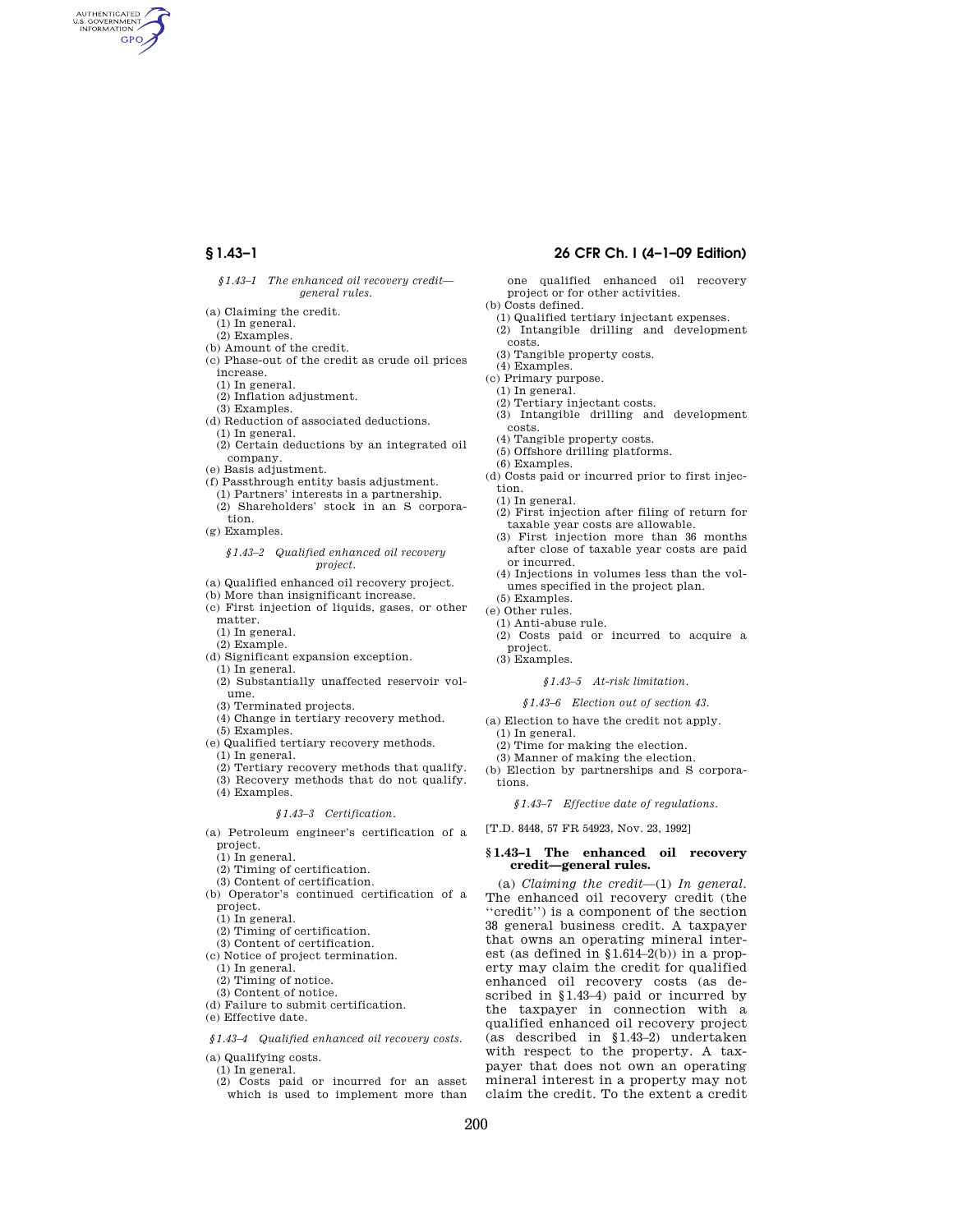## **Internal Revenue Service, Treasury § 1.43–1**

included in the current year business credit under section 38(b) is unused under section 38, the credit is carried back or forward under the section 39 business credit carryback and carryforward rules.

(2) *Examples.* The following examples illustrate the principles of this paragraph (a).

*Example 1.* Credit for operating mineral interest owner. In 1992, A, the owner of an operating mineral interest in a property, begins a qualified enhanced oil recovery project using cyclic steam. B, who owns no interest in the property, purchases and places in service a steam generator. B sells A steam, which A uses as a tertiary injectant described in section 193. Because A owns an operating mineral interest in the property with respect to which the project is undertaken, A may claim a credit for the cost of the steam. Although B owns the steam generator used to produce steam for the project, B may not claim a credit for B's costs because B does not own an operating mineral interest in the property.

*Example 2.* Credit for operating mineral interest owner. C and D are partners in CD, a partnership that owns an operating mineral interest in a property. In 1992, CD begins a qualified enhanced oil recovery project using cyclic steam. D purchases a steam generator and sells steam to CD. Because CD owns an operating mineral interest in the property with respect to which the project is undertaken, CD may claim a credit for the cost of the steam. Although D owns the steam generator used to produce steam for the project, D may not claim a credit for the costs of the steam generator because D paid these costs in a capacity other than that of an operating mineral interest owner.

(b) *Amount of the credit.* A taxpayer's credit is an amount equal to 15 percent of the taxpayer's qualified enhanced oil recovery costs for the taxable year, reduced by the phase-out amount, if any, determined under paragraph (c) of this section.

(c) *Phase-out of the credit as crude oil prices increase*—(1) *In general.* The amount of the credit (determined without regard to this paragraph (c)) for any taxable year is reduced by an amount which bears the same ratio to the amount of the credit (determined without regard to this paragraph (c)) as—

(i) The amount by which the reference price determined under section  $29(d)(2)(C)$  for the calendar year immediately preceding the calendar year in

which the taxable year begins exceeds \$28 (as adjusted under paragraph (c)(2) of this section); bears to

(ii) \$6.

(2) *Inflation adjustment*—(i) *In general.*  For any taxable year beginning in a calendar year after 1991, an amount equal to \$28 multiplied by the inflation adjustment factor is substituted for the \$28 amount under paragraph  $(c)(1)(i)$  of this section.

(ii) *Inflation adjustment factor.* For purposes of this paragraph (c), the inflation adjustment factor for any calendar year is a fraction, the numerator of which is the GNP implicit price deflator for the preceding calendar year and the denominator of which is the GNP implicit price deflator for 1990. The ''GNP implicit price deflator'' is the first revision of the implicit price deflator for the gross national product as computed and published by the Secretary of Commerce. As early as practicable, the inflation adjustment factor for each calendar year will be published by the Internal Revenue Service in the Internal Revenue Bulletin.

(3) *Examples.* The following examples illustrate the principles of this paragraph (c).

*Example 1.* Reference price exceeds \$28. In 1992, E, the owner of an operating mineral interest in a property, incurs \$100 of qualified enhanced oil recovery costs. The reference price for 1991 determined under section  $29(d)(2)(C)$  is \$30 and the inflation adjustment factor for 1992 is 1. E's credit for 1992 determined without regard to the phase-out for crude oil price increases is  $$15 ($100 \times 15\%)$ . In determining E's credit, the credit is reduced by \$5 (\$15  $\times$  (\$30 – (\$28  $\times$  1))/6). Accordingly, E's credit for 1992 is  $$10$  (\$15 - \$5).

*Example 2.* Inflation adjustment. In 1993, F, the owner of an operating mineral interest in a property, incurs \$100 of qualified enhanced oil recovery costs. The 1992 reference price is \$34, and the 1993 inflation adjustment factor is 1.10. F's credit for 1993 determined without regard to the phase-out for crude oil price increases is  $$15$  ( $$100 \times 15\%$ ). In determining F's credit,  $$30.80$  (1.10  $\times$  \$28) is substituted for \$28, and the credit is reduced by  $\$8$  ( $\$15\times(\$34$   $\textrm{--}$ \$30.80)/6). Accordingly, F's credit for 1993 is \$7  $(S15 - S8)$ .

(d) *Reduction of associated deductions*—(1) *In general.* Any deduction allowable under chapter 1 for an expenditure taken into account in computing the amount of the credit determined